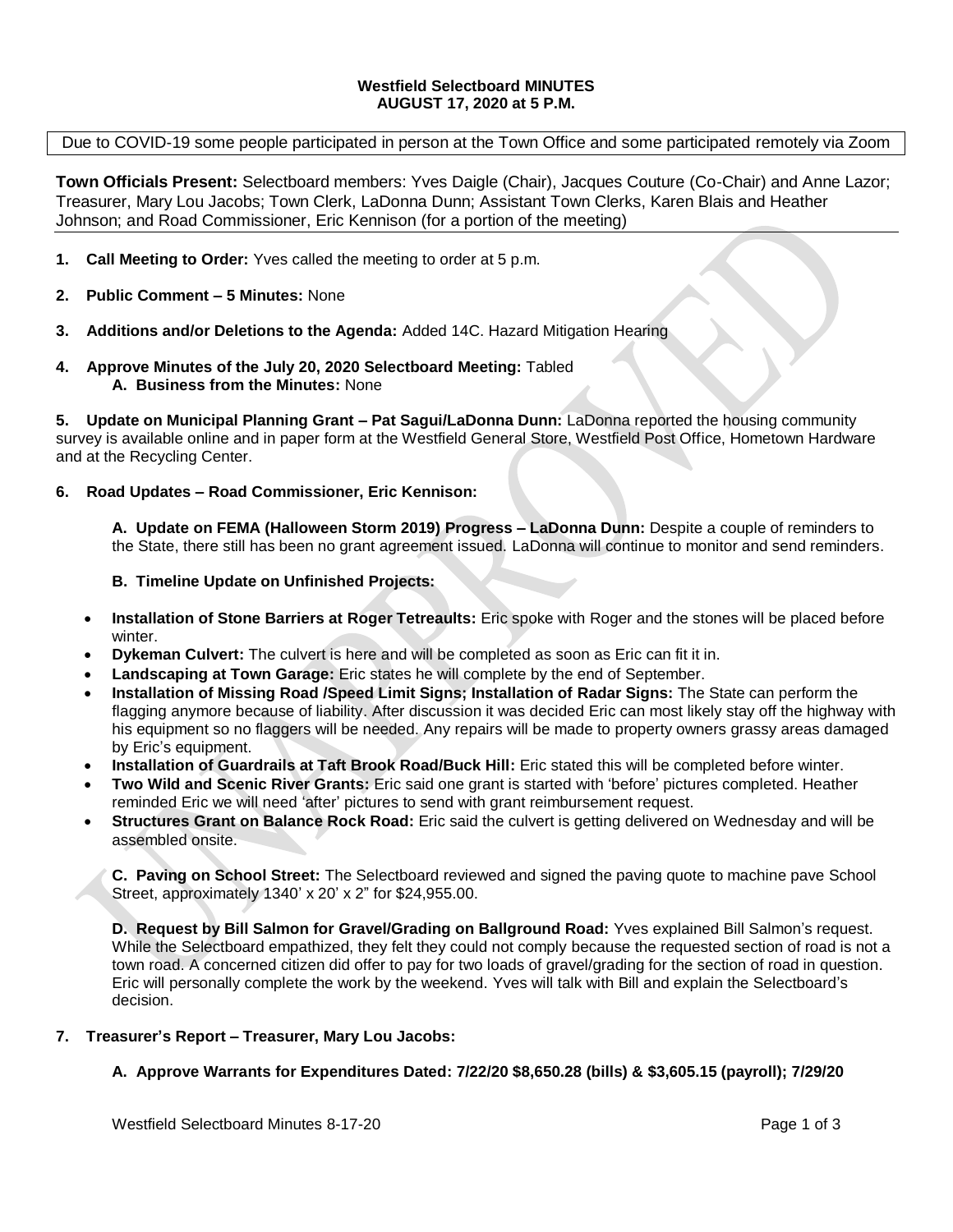**\$482.64(bills); 8/5/20 \$5,461.50 (bills & \$7,468.83 (payroll); 8/12/20 \$3,948.66 (bills including Federal Deposit of \$2,202.42):** There was a motion by Anne and second by Jacques to approve the warrants as listed. Motion passed unanimously.

**B. Budget Status Update (emailed in advance):** Mary Lou reported there was \$8,207.98 in the general fund checking account. We have used \$45,500 of the line of credit to date for 2020 (\$39,300 last year at the same time had been used). Yves asked what the DMV fees were for. LaDonna explained the Town Clerk's office receives a \$3/fee per DMV registration processed. The checks for registrations are made out to Vermont DMV and are mailed out with the renewals to DMV on a weekly basis.

**C. Investment Account Update (emailed in advance):** There is currently \$5,426.17 in deposit accounts and \$4,396.23 in investment accounts at North Country Federal Credit Union. The Edwards Jones investment account is up \$2,568.39 over last month, with a total value of \$155,416.05 in investments and money market.

**D. Education Tax Rates/Tax Bills:** The State set the education tax rate for homesteads at \$1.4788/per \$100 assessed value and non-homesteads at \$1.5515/per \$100 assessed value for fiscal year 2021.

**8. Zoning Administrator (ZA)/Assistant Zoning Administrator (AZA) Applicants:** LaDonna explained Will Young has submitted a letter requesting the position of Zoning Administrator and Andrew Emery has submitted a request to be the Assistant Zoning Administrator. There was discussion about the timing of the transition. Ellen Fox has been kind enough to help the Town out by serving as the Interim Zoning Administrator. There was a back log of applications when Ellen stepped in to help, some of which required hearings. Ellen is also willing to train a new Zoning Administrator and Assistant. LaDonna explained the Zoning Bylaw explains the Planning Commission should make a recommendation for possible candidates to the Selectboard. The Planning Commission meets the week after the Selectboard so a recommendation can be made at the September meeting. This timing works out for all the parties concerned. The Selectboard was pleased to have two people interested in the position. They asked the Clerk to get some job descriptions/understanding of how it would work from other towns that have a ZA and AZA model, as we have not had an assistant in the past. The Planning Commission will be asked for clarification about the ZA and AZA sharing the job or if the AZA would step in only if the ZA were unable to fulfill the duties of the position.

**9. Sign Catering Permit and Discuss Authorizing Town Clerk to Sign Catering Permits:** LaDonna explained with the new wedding barn venue open for business, the Town is receiving catering permits to sign. She stated the Selectboard has the option of giving the Town Clerk authority to sign these permits which are then forwarded on to the Alcohol Board for issuance. LaDonna said the purpose of the Town signing off on them is so the Town is aware of these events taking place at a given location. Jacques asked what types of events these permits are issued for. LaDonna stated the ones she's received are for weddings and if one happened to come through for another type of an event, such as a concert, she would bring it to the Selectboard for their consideration. There was a motion by Jacques and second by Yves to authorize the Town Clerk to sign the Request to Cater Malt, Vinous and/or Spirituous Liquors. All were in agreement.

# **10. Sheriff's Report for July:** Tabled

**11. Recycling Update:** Yves reported we are a couple hundred dollars ahead of last year in income. He said last week they ran out of room in the compost totes. He took a load of tires to Lyndonville recently and the rest will be saved for Jay's collection day at \$2/tire. He spoke about the importance of clean cardboard. If Westfield were to receive wet, dirty or otherwise contaminated recyclables, we would be subject to fines.

**12. Communication from Vermont State Police:** The Selectboard received a letter from the Walter Smith, Lieutenant-Station Commander of the Derby Barracks. The letter is asking for input from municipal leaders about how police services can and should evolve to meet the demands of the 21<sup>st</sup> century policing. Yves felt social equality for all was very important and the police should be blind to the color of a person's skin. There were questions about how the community would be notified if a potentially dangerous person were to move to the area. While the Selectboard felt positive about the current policing efforts, they thought it would be good to invite Lieutenant Smith to a meeting to get a better understanding of some of the State Police policies. A written message will be sent to arrange a meeting at a future Selectboard meeting.

**13. Sign Dog Warrant:** The Selectboard signed the Delinquent Dog Warrant which will be given to Constable, Mike Piper. Mike will visit the six owners and collect the delinquent dog license fees plus the owners will be charged an additional \$25 for the Constable visit.